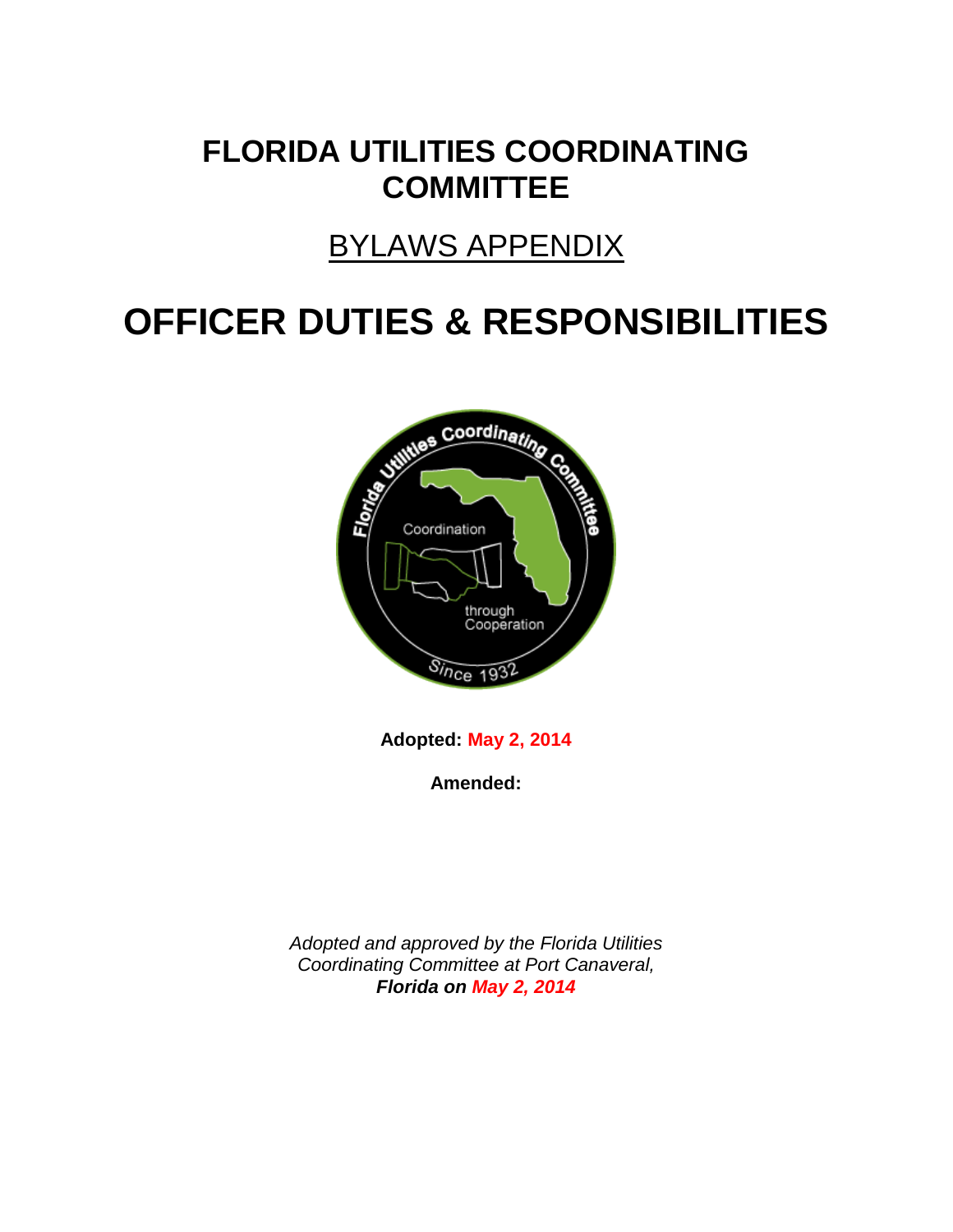### **ORGANIZATION STRUCTURE**

#### **1. FUCC OFFICERS**

- a. CHAIRPERSON
- b. VICE-CHAIRPERSON
- c. SECRETARY
- d. TREASURER
- e. HISTORIAN

#### **2. SUBCOMMITTEES**

- a. STANDING SUBCOMMITTEES
	- i. STEERING
	- ii. AWARDS/NOMINATIONS
	- iii. PROGRAMS
	- iv. CONFERENCE PLANNING
	- v. MEMBERSHIPS/PROMOTIONS
- b. NON-STANDING SUBCOMMITTEES (AD HOC)
- c. SUBCOMMITTEE CHAIRPERSONS

#### **3. UTILITY INTEREST GROUPS**

### **ORGANIZATIONAL CHART**

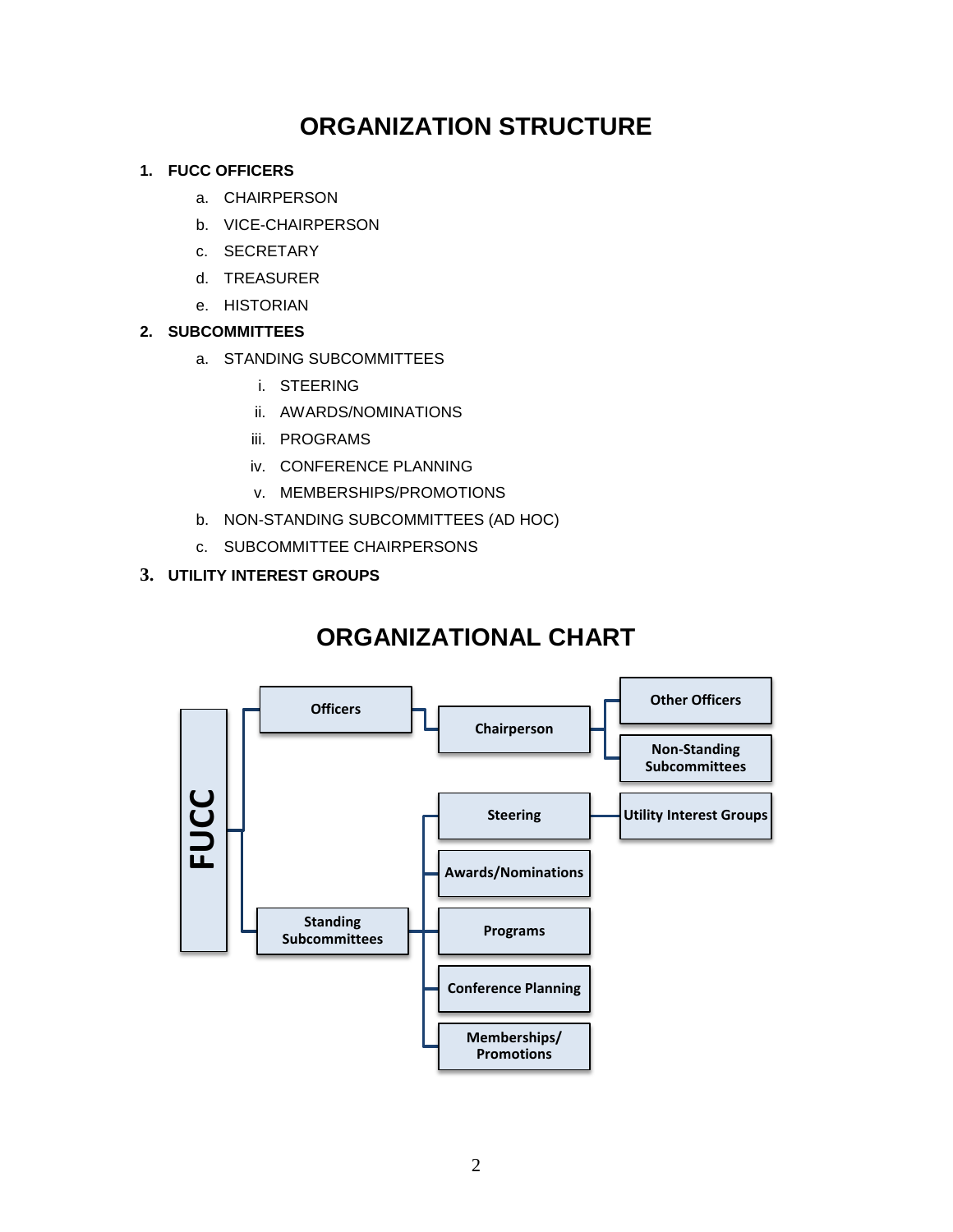### **FUCC OFFICERS**

#### **CHAIRPERSON**

- 1. The Chairperson shall have the responsibilities outlined in Section VII, Part 1 of the Bylaws.
- 2. In addition, the Chairperson shall:
	- a. With the assistance of the Vice-Chairperson and the Programs Subcommittee, develop agendas, content, and format for meetings.
	- b. Arrange for a local governmental representative to welcome the Committee to the area.
	- c. Conduct the Opening Remarks and General Business sessions of the Committee meetings.
	- d. Conduct appointments to fill Officer vacancies created during an administrative year.
	- e. Host the "Meet and Greet" event each evening.
		- i. The Chairperson's room will be used as the event location.
		- ii. The Chairperson is responsible for procuring the refreshments.
		- iii. The Chairperson is to be reimbursed for all expenses associated with the event.
- 3. Summer (August) meeting responsibilities:
	- a. Outgoing Chairperson
		- i. Prepare awards certificates for current Officers and Subcommittee chairpersons.
		- ii. Conduct the awards session.
		- iii. Dismiss the members of all Subcommittees.
		- iv. Abolish all Non-Standing Subcommittees.
		- v. Turn over chair to incoming Chairperson.
	- b. Incoming Chairperson
		- i. Appoint members of the Steering Subcommittee.
		- ii. Conduct vote to ratify Steering Subcommittee members.
		- iii. Appoint chairs of each Standing Subcommittee.
		- iv. Establish existing/new Non-Standing Subcommittee and appoint chairs of each as deemed fit.
		- v. Adjourn meeting.
- 4. The Past Chairperson shall:
	- a. Chair the Awards/Nominations Subcommittee, a standing subcommittee consisting of previous Yancy and Farkas award winners.
	- b. Identify candidates for the Yancy and Farkas awards.
	- c. Approve the majority vote for the Farkas award and obtain a unanimous vote for the Yancey award.
	- d. Identify candidates for the incoming Secretary position and verify ability to serve.
	- e. Conduct the door prize raffle drawings during afternoon sessions and General Business meeting, including procuring prizes and managing tickets.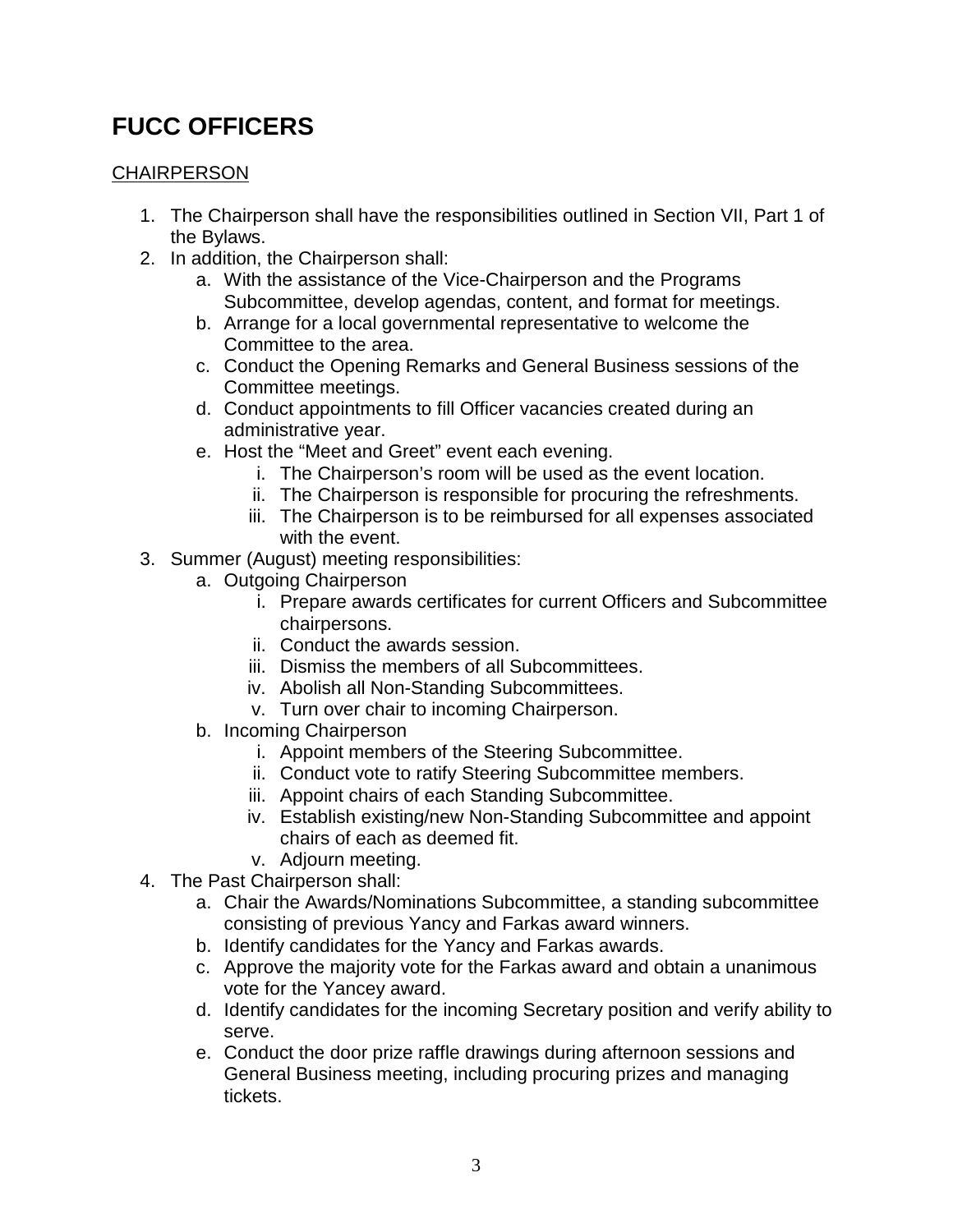#### VICE-CHAIRPERSON

- 1. The Vice-Chairperson shall have the responsibilities outlined in Section VII, Part 2 of the Bylaws.
- 2. In addition, the Vice-Chairperson shall:
	- a. With the assistance of the Chairman and the Programs Subcommittee, develop agendas, content, and format for meetings.
	- b. Solicit FUCC sponsorships.
- 3. As de facto Chair of the Steering Subcommittee, ensure those members attend and contact those that can't for their input.

#### **SECRETARY**

- 1. The Secretary shall have the responsibilities outlined in Section VII, Part 3 of the Bylaws.
- 2. In addition, the Secretary shall prepare meeting minutes drafts, seek draft approval from Officers and Subcommittee Chairs, and submit final minutes to be posted to website.

#### TREASURER

- 1. The Treasurer shall have the responsibilities outlined in Section VII, Part 4 of the Bylaws.
- 2. In addition, the Treasurer shall:
	- a. Ensure corporate annual reports are updated with the State.
	- b. Ensure IRS Form 990N is filed annually, if applicable.

#### **HISTORIAN**

1. The Historian shall have the responsibilities outlined in Section VII, Part 5 of the Bylaws.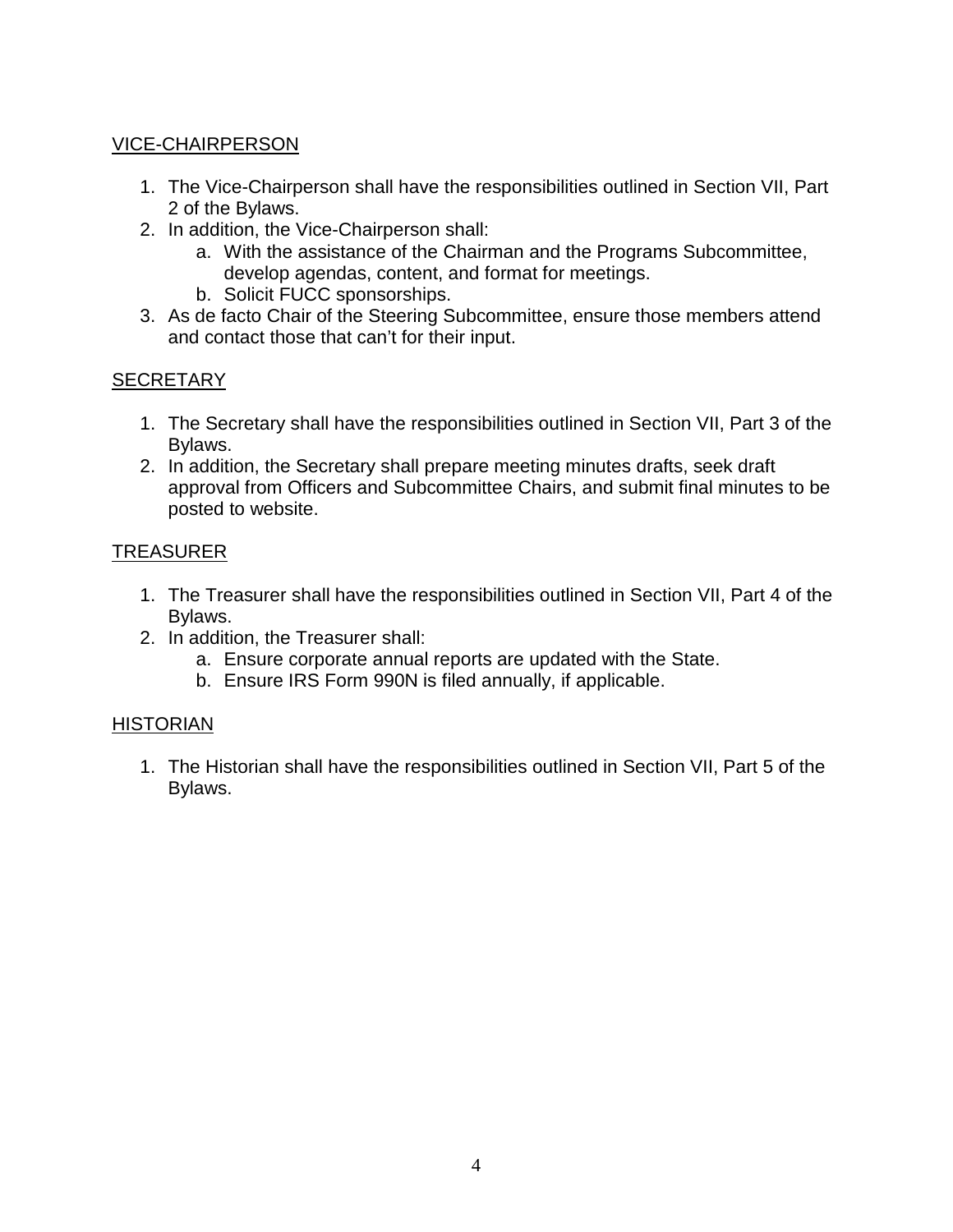### **SUBCOMMITTEES**

#### STANDING SUBCOMMITTEES

Standing Subcommittees are permanent and specifically defined in Section VIII of the Bylaws and exist in order to provide continuity and maintain the organization. They may not be dissolved by action of the Chairperson. The following are permanent Subcommittees:

- 1. Steering
- 2. Awards/Nominations
- 3. Programs
- 4. Conference Planning
- 5. Memberships/Promotions

#### NON-STANDING SUBCOMMITTEES

All Subcommittees not specifically defined in the Bylaws are Non-Standing per Section X. These Subcommittees are formed for a specific purpose related to the industry and may be dissolved by action of the Chairperson. They also must be reinstated annually by the incoming Chairperson. The following are examples of Non-Standing Subcommittees.

- 1. UAM/Standards Review
- 2. Joint Use
- 3. Permitting
- 4. Design Build
- 5. Sound Wall

#### SUBCOMMITTEE CHAIRPERSONS

- 1. Responsibilities
	- a. Conduct the regular Subcommittee meeting at the FUCC quarterly meeting.
	- b. Hold special meetings (teleconferences, etc.) as necessary.
	- c. Attend the quarterly Steering Subcommittee meeting and report any activities that should be voted on by the Steering Subcommittee.
	- d. Develop presentations/workshops for the Combined Interest Group session
	- e. Submit a Subcommittee agenda for quarterly meetings to the FUCC Chairperson at least 30 days before the meeting.
	- f. Report on activities at the Business session.
	- g. Submit meeting minutes to FUCC Secretary.
- 2. Chair term
	- a. The incoming FUCC Chairperson will appoint Chairs of each Subcommittee.
	- b. Exception: The outgoing FUCC Chairperson will serve as Chairperson for the Awards/Nominations Subcommittee.